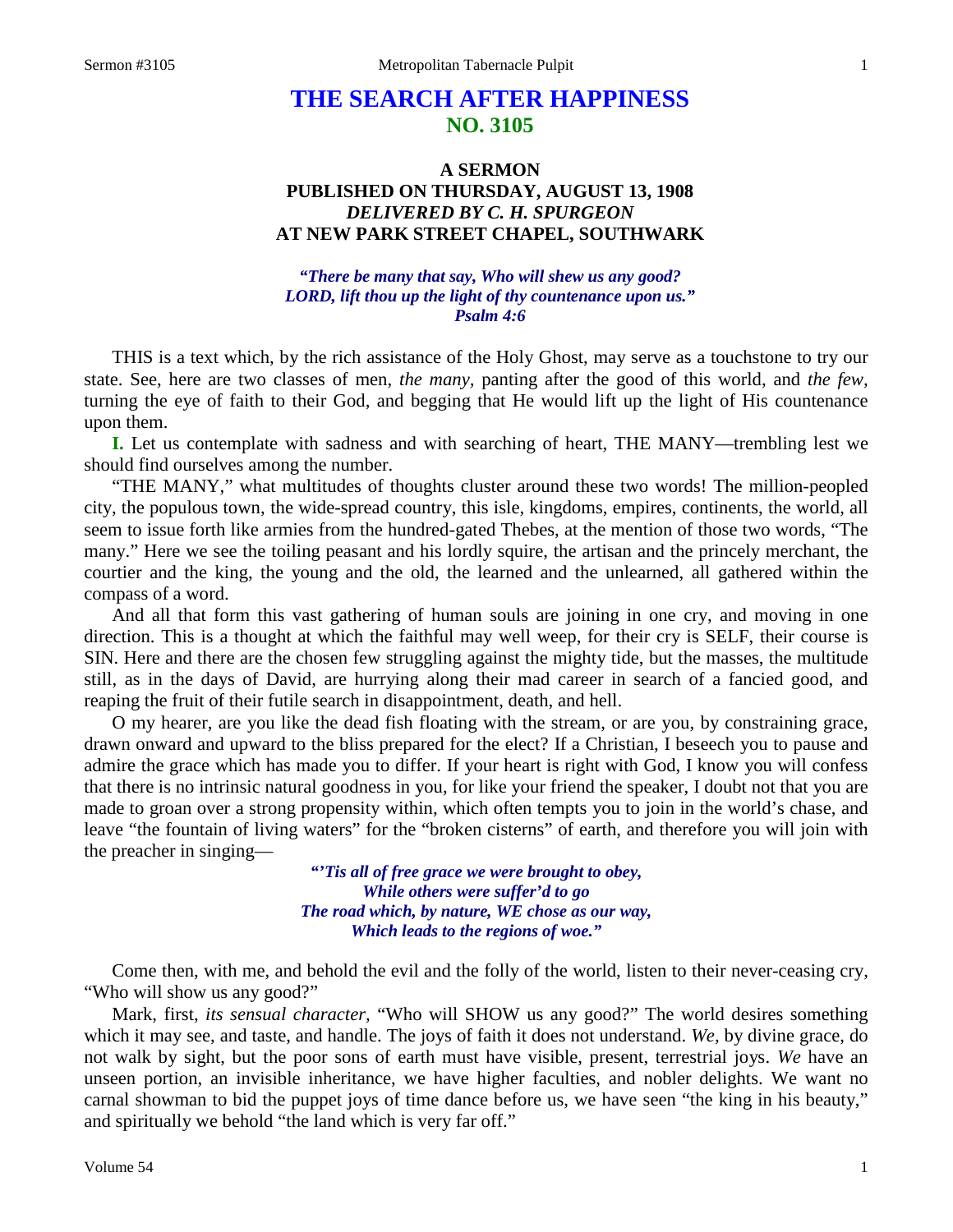Let us pity the worldling, who is seeking water where there is none, in a salt land, a thirsty soil. Let us earnestly intercede for poor, short-sighted man, that he may yet have "the wisdom that is from above," and the eye-salve of divine illumination, then will he no more seek for his happiness below, or look for pleasure in things of time and sense.

Take care, my hearer, that you do not suffer under the same delusion. Ever pray that you may be kept from hunting in the purlieus of sense, and fixing your affection on earthly things, for be sure of this, the roses of this world are covered with thorns, and her hives of honey, if broken open, will surround you with stinging remembrances, but not a drop of sweetness will they afford. Remember to lay to heart the words of a holy poet—

> *"Nor earth, nor all the sky, Can one delight afford; No, not a drop of real joy, Without Thy presence, Lord."*

Notice next, *its indiscriminating nature,* "Who will show us ANY good?" The unregenerate mind has no discernment in its choice. One good is to it as desirable as another. Men easily allow toleration here. The intoxicating cup is the "good" of the winebibber, the indulgence of lust is the object of the voluptuary, gold is the miser's god, and fame or power the choice of the ambitious. To most men, these are all "good" in their way, if not esteemed good morally, they are looked upon as forbidden fruits, only untasted because of the penalty, and not abhorred because of a real distaste.

O my hearer, have you sufficient judgment to see that *any* good will not suit you? Have you made an election of "solid joys and lasting pleasures," and are the dainties of time tasteless to you? You are not like the bee, which can find her food in nettles and poisonous weeds, "The Rose of Sharon" is the flower of your choice, and "the Lily of the valley" is to you the perfection of beauty. No longer can you ask for ANY good, for you have found *the* one, the only good, and in HIM is such a fullness, such an abundance, that your song will ever be—

> *"God is my all-sufficient good, My portion and my choice; In Him my vast desires are fill'd And all my powers rejoice."*

Remark attentively *the selfish nature of the question,* "Who will show US any good?" Here the poor man of this world is seeking for himself and his fellows, but not for God, or the good of others. He has no fear of God, nor any love, nor reverence for Him. Let but his barn be stored, his purse filled, his body fed, his senses gratified, and the great Maker and bounteous Giver may be forgotten.

What cares he whether there be a God, or whether He be worshipped or no, to him Venus, and Brahma, and Woden, and JEHOVAH are all alike gods. He cares not for the living and true God, he lets others have religion, to him it would be a weariness and a labor. Or if he puts on the outward guise of religion, he is but a Gibeonite in the temple, "a hewer of wood and drawer of water," Selfish even in his worship, selfish in his praises and his prayers.

But we, beloved, are, we trust, no longer lovers of self, we have become adorers of God, and purely from gratitude we pay our glad homage at His throne. We do not now put self foremost, we wish to experience a self-annihilation, a death to self, we have learned to sacrifice our own desires on the altar of divine love, and now one passion concentrates our power, and truly we exclaim—

> *"Christ is my light, my life, my care, My blessed hope, my heavenly prize; Dearer than all my passions are, My limbs, my bowels, or my eyes."*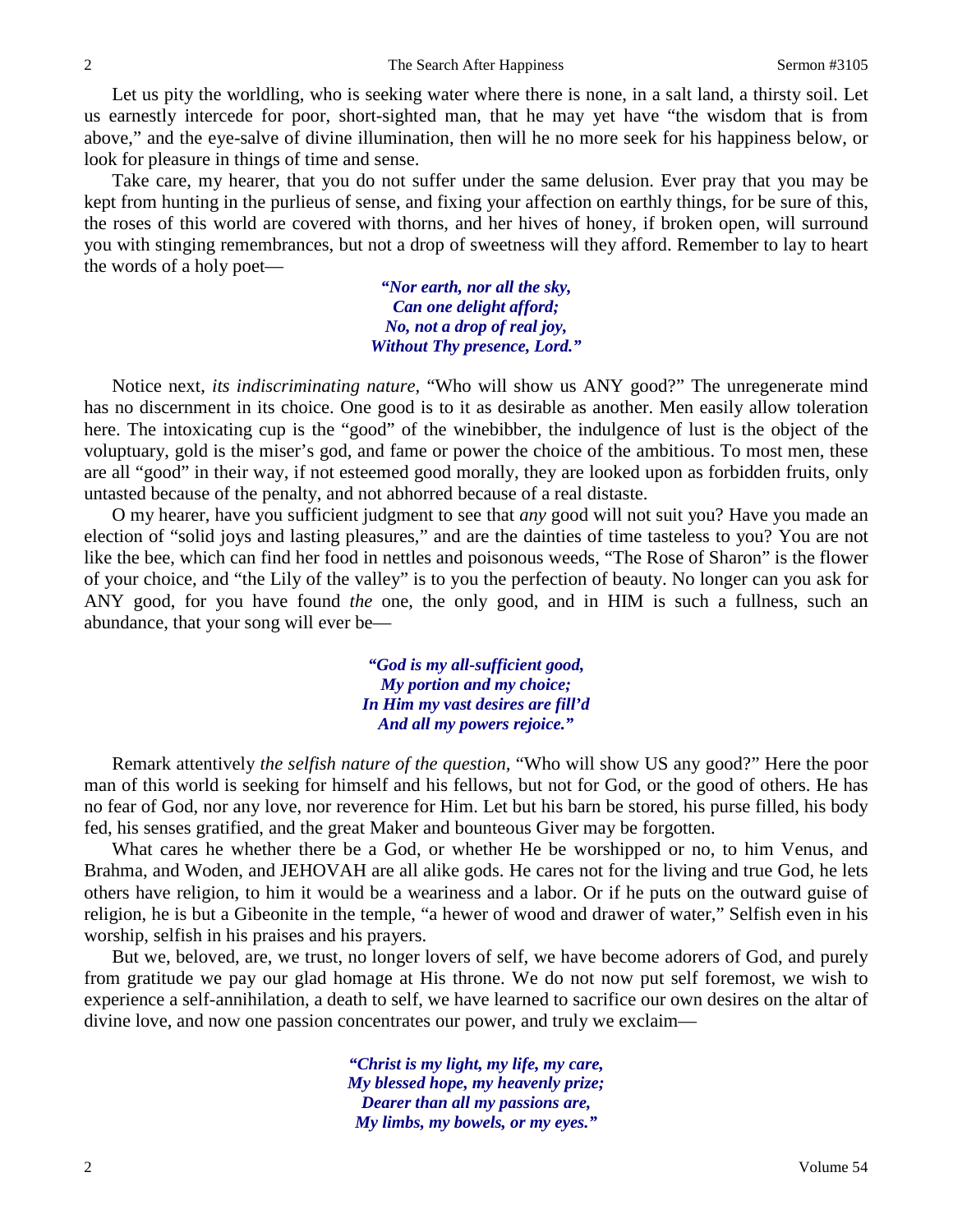Observe also, *the futility of the inquiry,* "WHO will show us any good?" Echo might answer, "Who?" Where lives the fortunate discoverer, the man who has stumbled on this pearl of price unknown? Ah, sinner! call again, like the priests of Baal, for there is neither hearing nor answering. Go to those Arcadian groves of poetry, and find them a fiction, taste the nectar of the epicure, and find it gall, lie on a bed of down, and loathe the weakness which effeminacy engenders, surround yourself with wealth, and learn its powerlessness to ease the mind, ay, wear a royal crown, and mourn a king's uneasy head.

Try all, like the preacher of wisdom, open each cabinet in the palace of pleasure, and ransack each corner of her treasure house. Have you found the long-sought good? Ah, no! Your joys, like bubbles, have dissolved at your touch, or like the schoolboy's butterfly, have been crushed by the blow which won them.

Pause here and realize the emptiness of sublunary joys. Entreat the Spirit of all grace to reveal to your soul the hollowness of terrestrial baubles. Take earth, and as Quarles has it, *"Tinnit inane"—*it sounds because it is empty. Despise the world, rate its jewels at a low price, estimate its gems as paste, and its solidities as dreams. Think not that you shall thus lose pleasure, but rather remember the saying of Chrysostom, "Contemn riches, and you shall be rich, contemn glory, and you shall be glorious, contemn injuries, and you shall be a conqueror, contemn rest, and you shall gain rest, contemn earth, and you shall gain heaven."

Here may you and I close our review of the foolish multitude by learning the three lessons spoken of by Bonaventure, "The multitude of those that are damned, the small number of the saved, and the vanity of transitory things."

**II.** A happier sight now awaits us. Yonder is a company whose constant utterance is widely different from the inquiry of the many. These are THE FEW, not so many as the moralist and formalist believe them, but at the same time not so few as bigotry in her narrowness would make them, for God has His hidden thousands whose knees have never bowed to Baal.

These *seek* not a good, for they have found it, they ask not a question, but they breathe a prayer, they apply not to mortals, but they address to their God this petition, "LORD, lift thou up the light of thy countenance upon us."

Let us tarry on the very threshold of these words, and devoutly ask for divine searching, lest we should be deceived in our belief that this is our prayer. Let us not take the words lightly on our unhallowed lips, lest we ask for our own damnation. Perhaps, my hearer, if the light of God's countenance were at once to shine upon you, your heart is so far from God, so full of hatred to Him, that it would suddenly destroy you, for remember, He is "a consuming fire."

Let us, however, if the answer of conscience and the inward witness are agreed to give us hope, behold the countenance of our God.

For first, *it is a reconciled countenance.* "Though thou wast angry with me, thine anger is turned away, and thou comfortedest me." "I have sworn that I would not be wroth with thee, nor rebuke thee." The anger of God towards believers in Jesus is forever appeased, they are so perfect, in the righteousness of Christ, that He sees no spot of sin in them. Though of "purer eyes than to behold evil," He does yet regard poor sinners with affection, and towards you, my Christian brother or sister, He has no sentiments but those of unmingled love. Think of your glorious condition, reconciled! Beloved! Adopted!

Next, *it is a cheering countenance.* The smile of a fond friend will nerve us to duty, the approving glance of a wise man will give us courage in trial, but the looks of God, the smiles of our Father who is in heaven, these are better than the applause of a colossal audience, or the shouts of an empire of admirers. Give me the comforts of God, and I can well bear the taunts of men.

Let me lay my head on the bosom of Jesus, and I fear not the distraction of care and trouble. If my God will give me ever the light of His smile, and the glance of His approval, it is enough for me. Come on, foes, persecutors, fiends, ay, Apollyon himself, for "the LORD God is a sun and shield." Gather, you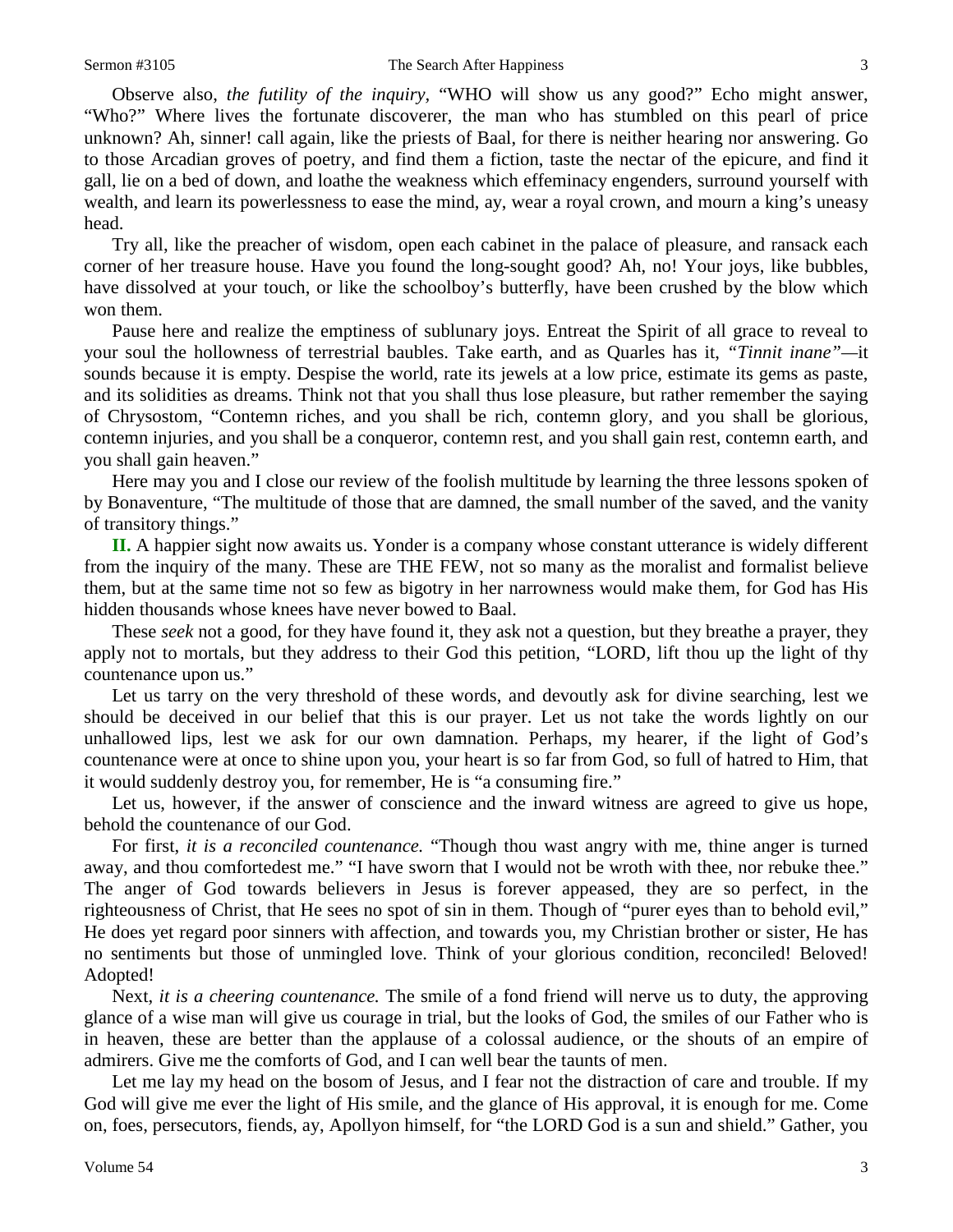clouds and environ me, I carry a sun within, blow, wind of the frozen North, I have a fire of living coals *within*, yes, death, slay me, but I have another life—a life in the light of God's countenance.

Let us not forget another sweet and precious consideration. *It is a peculiar countenance,* from the fact that *it is transforming, changing the beholder into its own likeness*. I gaze on beauty, yet may be myself deformed. I admire light, and may yet dwell in darkness, but if the light of the countenance of God rests upon me, I shall become like Him, the lineaments of His visage will be on me, and the great outlines of His attributes will be mine. Oh, wondrous glass, which thus renders the beholder lovely! Oh, admirable mirror, which reflects not self with its imperfections, but gives a perfect image to those that are uncomely!

May you and I, beloved, so fix our contemplations upon Jesus, and all the persons of the Godhead, that we may have our unholiness removed, and our depravity overcome. Happy day when we shall be like Him, but the only reason of it will be that, then "we shall see him as he is." Oh, could we look less to the smile and favor of man, and more to the regard and notice of heaven, how far should we be in advance of what we are! Our puny spirits would become gigantic in stature, and our feeble faith would, through grace, wax mighty. We should no longer be the sport of temptation, and the pliant servants of our corruptions. O our God, amid our folly and our sin, we turn to You with strong desire, crying out, "Lord, lift thou up the light of thy countenance upon us!"

We will only note, in concluding our brief but instructive musings, that *God's countenance is unchanging.* The light may seem to vary, but the face is the same. Our God is the immutable Father of lights. He does not love *now,* and cast away in the *future.* Never did His love begin, and never can it cease. It is *from* eternity, and shall be *to* eternity.

The things of time are mutable, confessedly and constantly so, but the things of eternity are ever the same. Away with the horrid suggestion that God may forget and forsake His own children. Oh, no! the face which was once radiant with love, is not now beclouded with wrath, the heart which overflowed with affection, is not now filled with anger, great as my sins have been, they are not so great as His love, the file of my backsliding shall not be permitted to divide the golden links of the chains of His mercy.

If my gracious Lord and Savior has assured me that my name was always enrolled among the sons of Zion, then "the powers of darkness" cannot "erase those everlasting lines." Go, poor menial of Satan, pursue your weary drudgery, go seek the unsteady will-o'-the-wisp of carnal delights, but I have a surer joy, a substantial happiness beyond your reach. My hearer, it will be well with you if you can pity *the many,* and join with *the few,* singing—

> *"Turn, then, my soul, unto thy rest; The merits of thy great High Priest Have bought thy liberty: Trust in His efficacious blood, Nor fear thy banishment from God, Since Jesus died for thee."*

#### **EXPOSITION BY C. H. SPURGEON**

#### *PSALM 66, ROMANS 8:1-9*

### **PSALM Chapter 66. Verses 1-2.** *Make a joyful noise unto God, all ye lands: sing forth the honour of his name: make his praise glorious.*

In a company of advanced saints, silence may be sometimes profitable. The first verse of the previous psalm should read, according to the Hebrew, "Praise is silent for thee, O God, in Zion." Fullgrown saints may have their times of waiting in silence before the Lord, but when the heathen are to be brought in, and when new hearts are to be taught new songs, then there must be a noise, and not merely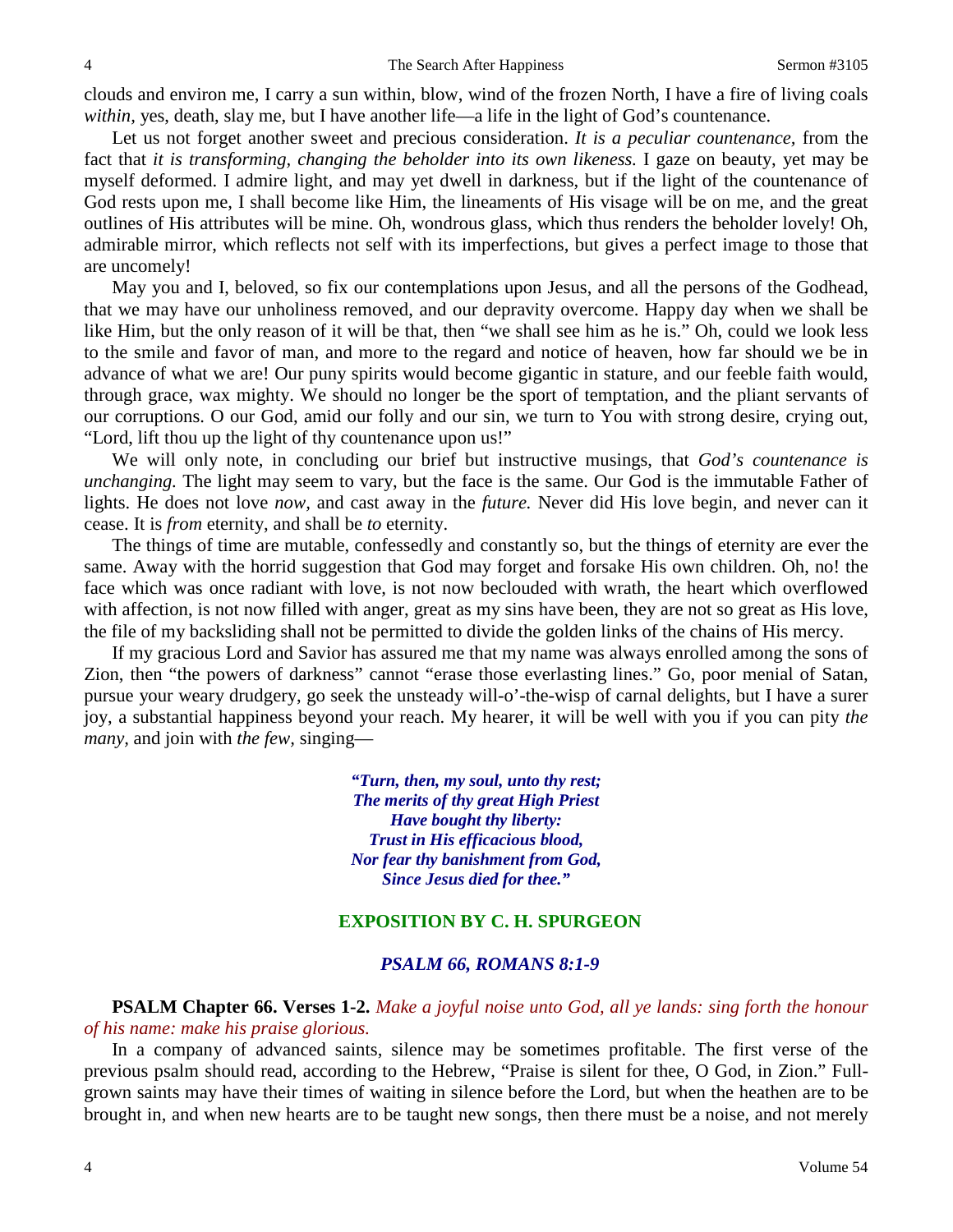a noise, but a noise that is full of joy, "Make a joyful noise unto God all ye lands." This should be the chief point about it, that it should be a joyful noise.

Many of the newly invented tunes which have put the good old tunes out of favor, appear to have been made to rattle through the hymn as quickly as possible, as though the composer had written, "Let us praise God at express speed, and get it done; and the quicker, the better." But I prefer those tunes in which we can sometimes repeat the words, and roll them under the tongue until our heart gets thoroughly saturated with the spirit of them.

"Make a joyful noise unto God, all ye lands," but let that joyful noise be orderly, not like the shouts of those who cry around the car of Juggernaut. Let it be joyful singing unto the Lord, "Sing forth the honour of his name." God is worthy of the highest honor, so let our praise of Him be given in such a way that it shall really honor Him.

"Make his praise glorious." It is only giving back to God what rightly belongs to Him when we give Him glory, and it is our highest earthly glory to be giving glory to God, we are never so near to the condition of the glorified saints above as when we are, with heart, and soul, and voice, glorifying God.

**3.** *Say unto God, How terrible art thou in thy works!*

Our praises should be directed to God, "Say unto God." Our hymns should be a form of speaking unto the Most High, and an ascription unto Him of His own glory. The first attribute of God that influences men is the attribute of power, which fills them with terror of His awful majesty and might. Afterwards, they perceive more of His love, and goodness, and wisdom, and other attributes, but at first—ay, and perhaps at last—there is a time in which there is much solemn stately music in this utterance, "How terrible art thou in thy works!"

**3-4.** *Through the greatness of thy power shall thine enemies submit themselves unto thee. All the earth shall worship thee; and shall sing unto thee; they shall sing to thy name.*

From the marginal reading of the third verse, it appears that God's enemies will only "yield feigned obedience" to Him, but whether the submission is feigned or real, it shall not be possible for any man or any power finally to resist His omnipotence, and the day shall come when all the earth shall worship Him, and sing unto Him.

#### **4.** *Selah.*

Here is a little pause for the lifting up of the heart and of the strain, and well there may be, for what a joyful thing it is to think of all the earth worshipping God and singing unto Him! I know of no topic that is more calculated to excite the admiring gratitude of God's servants than the prospect of the universal supremacy of our God and of His Christ.

**5-6.** *Come and see the works of God: he is terrible in his doing toward the children of men. He turned the sea into dry land:*

You must often have noticed that the sweet singers of Israel are never singing very long unto God without mentioning that wonderful deliverance that He wrought at the Red Sea. What God did when He brought His people out of Egypt will be the subject of joyous and grateful song unto God forever, for even in heaven "they sing the song of Moses the servant of God, and the song of the Lamb." The Red Sea as the grand type of redemption, and the Lamb as the great Worker of redemption are joined together in that triumphant song of "them that had gotten the victory over the beast, and over his image, and over his mark, and over the number of his name."

Here the psalmist sings of what God did for His people at the Red Sea, "He turned the sea into dry land:"

**6.** *They went through the flood on foot: there did we rejoice in him.*

Perhaps some of you say, "But we were not there." No, we were not personally there, but do you not remember what the prophet Hosea says about God meeting with Jacob at Bethel? It is written, "There he spake with us." We were not personally there, yet believers have been everywhere in the Bible where other representative believers have been before them. "No prophecy of the Scripture is of any private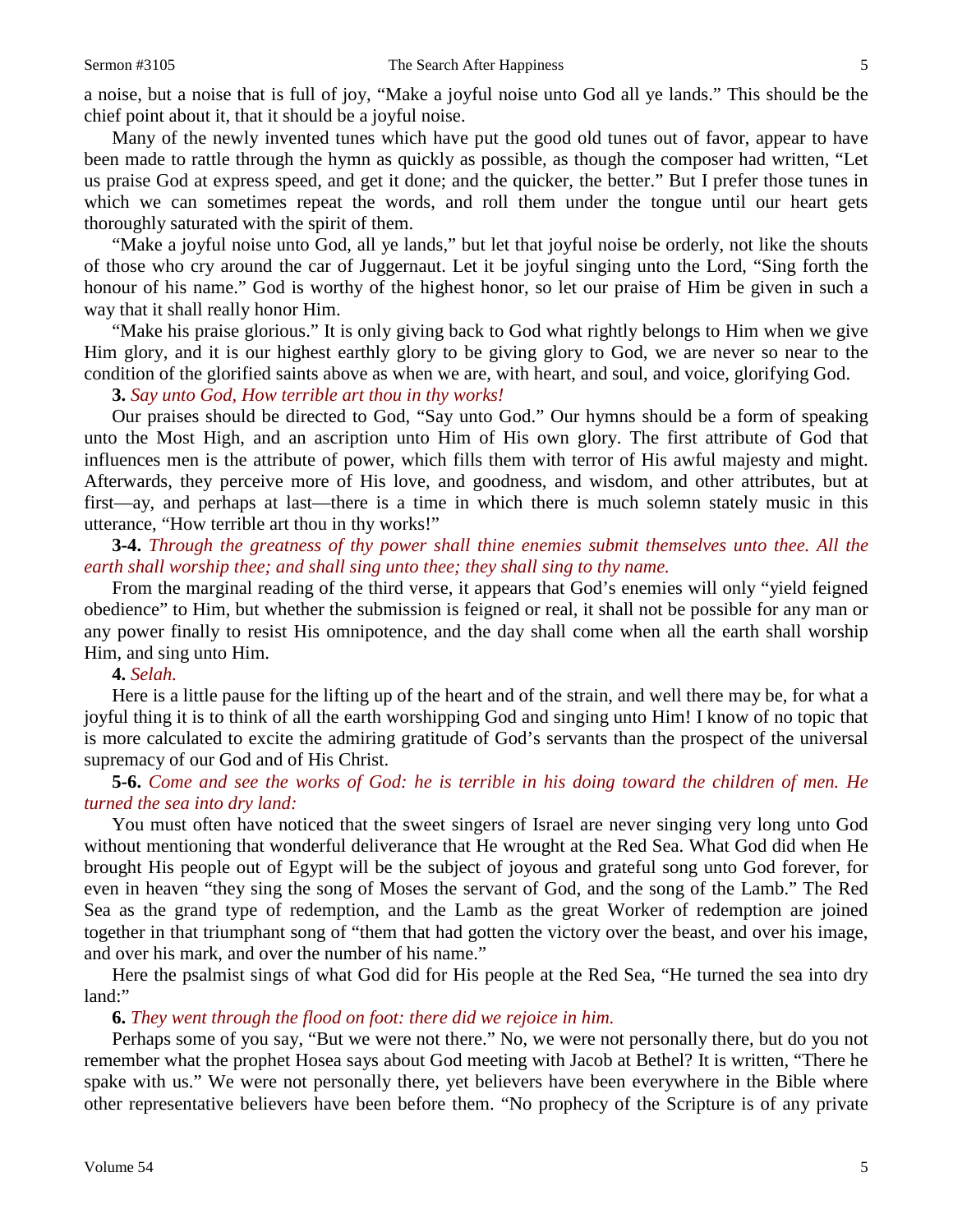interpretation." What God spoke to any one of His people, He has spoken to all of whom that one was typical.

Paul tells us that the Lord has said, "I will never leave thee, nor forsake thee," yet it was to Joshua that He said that, but as He said it to Joshua, He virtually said it to me, for I am a believer even as he was. All the promises belong to us who are in Christ Jesus, for the heavenly inheritance is left to all the spiritual seed, and if we are in the Lord's family, we shall share alike with all the rest of the children.

"There did we rejoice in him." Then, if we rejoiced in the Lord there, let us rejoice in Him here. Brethren and sisters in Christ, let us rest assured that when our turn to go through the sea shall come, we shall find that the Lord has "turned the sea into dry land" for us, whether it is a sea of troubles or the sea of death.

"They went through the flood on foot," and so shall we. The God who made a way for them through the sea, virtually made a way for us also, for the army of God is one, and when the first ranks of the innumerable host passed through the flood, the army itself began to pass through, and that army can never be divided. So we are passing through the flood at this moment, and rejoicing in the God who cleaves the sea in twain to make a highway for His people.

### **7.** *He rules by his power forever;*

What He did in the past, He is still doing in the present, and He will do in the future.

### **7.** *His eyes behold the nations: let not the rebellious exalt themselves.*

The rebellious may for a while exalt themselves, but they will, sooner or later be pulled down. These eagles may fly as high as they will, but God's arrow can always reach them. The Lord pulled down the haughty Pharaoh from his throne, but He lifted up the people whom the proud monarch had trodden down and oppressed. The Lord overthrew the hosts of Egypt, but as for His people, He led them forth like sheep, and guided them through the wilderness, even as He is doing at this very moment.

### **7.** *Selah.*

That is, pause again, and lift up the heart and the sacred strain too, and when all the strings of your heart and of your harp are screwed up, then go on with your music again.

## **8-9.** *O bless our God, ye people, and make the voice of his praise to be heard: which holdeth our soul in life, and suffereth not our feet to be moved.*

I do bless God for this verse, and as many of you as have found it true should also praise and bless Him. Observe the two things that are mentioned here—living and standing, "Which holdeth our soul in life, and suffereth not our feet to be moved." There are some who have a certain standing in the church, and who keep up their reputation among their fellow members, yet they are not spiritually alive. It is a dreadful thing to be standing, and yet not living, like those in Sardis who were only living in name.

Then there are those who are living, but not standing—at least not standing fast. They are often caught tripping, and falling, and wounding themselves. They go with broken bones on their way towards heaven by reason of their many falls. But what a blessing it is to be kept both living and standing, and what reason there is to bless God for this great mercy—not congratulating ourselves on our steadfastness, and being exalted and proud, but magnifying the Lord for His grace in granting to us this double blessing—living and standing!

### **10.** *For thou, O God, hast proved us: thou hast tried us, as silver is tried.*

That is, with fierce furnaces, and with carefully graduated heat, for silver needs delicate refining. Christ still sits as the Refiner of silver, patiently watching until the process is complete.

# **11.** *Thou broughtest us into the net;*

Did not our enemies entangle us? Oh, yes, but God often uses our enemies to carry out His divine purposes. He over-rules *all* things, so, when you are caught in the net, do not sit down, and say that such and such a person did it, or that the devil did it. No, but look to the Great First Cause. If You strike a dog with a stick, he tries to bite the stick because he does not know any better. But you are not a dog, so do not look at the second cause of your troubles, but learn to sing, as the psalmist does here, "Thou broughtest us into the net;"—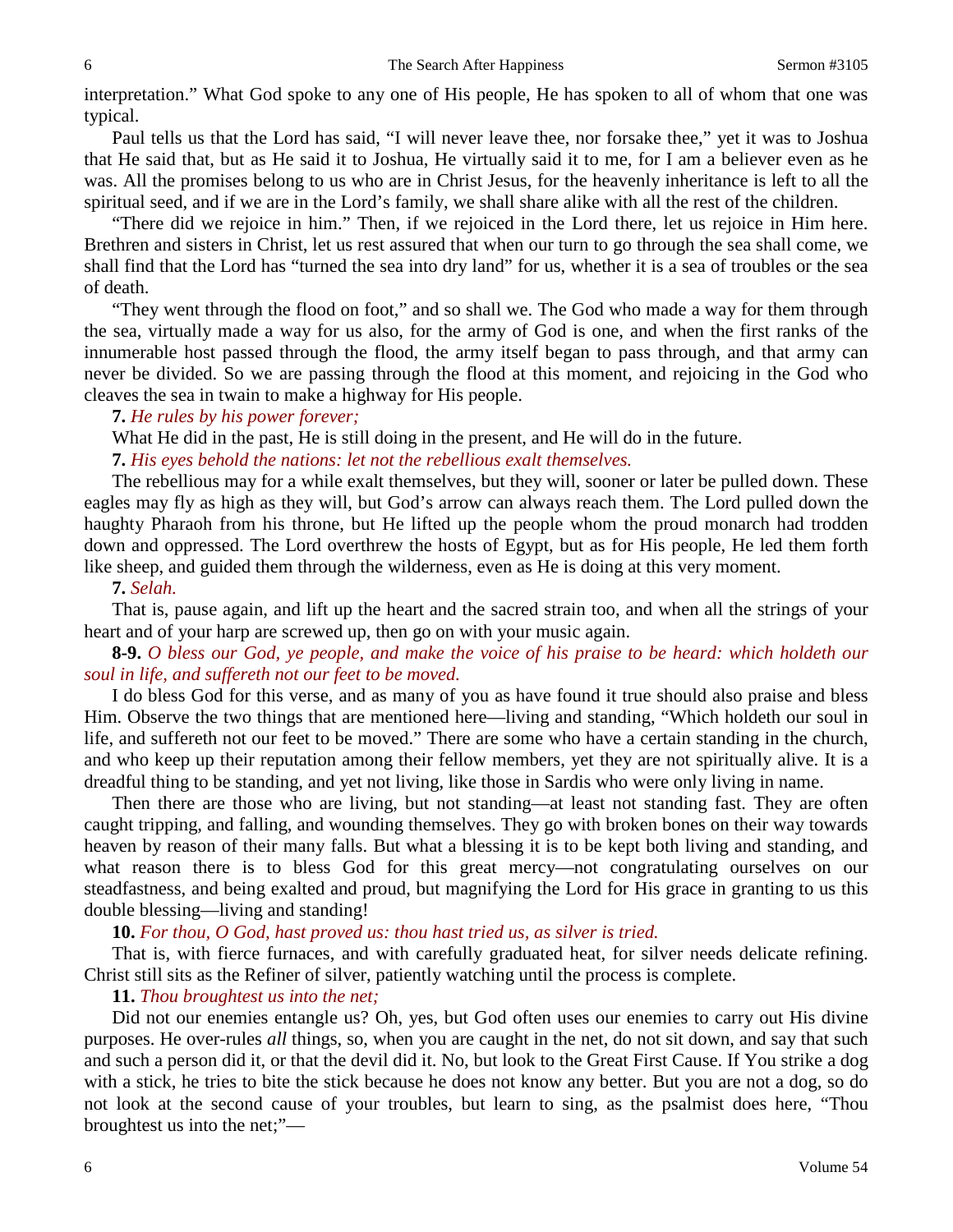### **11.** *Thou laidst affliction upon our loins.*

Not merely upon our backs, where we might be better able to bear it, but right on our loins, so that we were pressed and squeezed almost out of our very life.

#### **12.** *Thou hast caused men to ride over our heads;*

And when they mount their high horse, they crow and exalt themselves over God's afflicted servants.

### **12.** *We went through fire and through water:*

They were subjected to a double test, for what fire does not burn, water will drown, yet God's people "went through fire and through water." There is no fire that can burn them. Nebuchadnezzar tried it, and failed. And there is no water that can drown them. Even though their bodies may be burned or drowned, their real selves shall still survive, and stand upon the sea of glass mingled with fire, triumphant over both fire and water.

### **12.** *But thou broughtest us out into a wealthy place.*

That is to say, the Lord brought the Israelites out from all manner of oppression under Pharaoh, and brought them into the land flowing with milk and honey. Nothing that Pharaoh could do could destroy the chosen nation, he tried to kill all the male children that were born, yet the Israelites still increased and multiplied, and they came at last to Canaan.

It will be just so with God's people in all times and all climes, they shall not die, but live, and shall ultimately come into that most wealthy of all places, even the heavenly and better Canaan. We cannot fully tell what joy awaits us there. We cannot measure the height of our joy by the depth of our sorrows, for after all, our sorrows are shallow, but the glory of God, which the saints are to share, is a depth unfathomable, a height that no man can measure. O Lord, bring us into that wealthy place right speedily if it is Your holy will!

### **13.** *I will go into thy house with burnt offerings:*

Here is one worshipper breaking away from the rest—a child of God who is not satisfied by merely joining in the general praise of the whole assembly, so he brings his own personal thanksgiving and thank-offering to God.

Dear brother, dear sister, try to do this. Break away from all the rest of us, and say to the Lord, "I will go into thy house with burnt offerings."

**13-15.** *I will pay thee my vows, which my lips have uttered, and my mouth hath spoken, when I was in trouble. I will offer unto thee burnt sacrifices of fatlings,—*

"I will give thee the best that I have."

**15.** *With the incense of rams;*

Not only one of the best, but the best of two kinds of offerings.

### **15.** *I will offer bullocks with goats.*

"I will present to Thee great services and smaller sacrifices. I will obey Thee in the great ordinances and in the lesser ordinances also. I will bring both bullocks and goats. I will make an all-round offering. I will try to do all that I can for Thee, my God, since Thou have done so much for me."

#### **15.** *Selah.*

Here the psalmist pauses again while the smoke of the sacrifice ascends, let us also pause, and meditate upon the better sacrifice which Christ offered for the sins of all who put their trust in Him.

**16-17.** *Come and hear, all ye that fear God, and I will declare what he hath done for my soul. I cried unto him with my mouth, and he was extolled with my tongue.*

"I mixed crying and singing together. I cried when I was in trouble, and I extolled the Lord as soon as He delivered me from it. Nay, by faith expecting to be delivered, I began to extol Him even while I was yet crying unto Him."

**18-19.** *If I regard iniquity in my heart, the Lord will not hear me: but verily God hath heard me;*

It is a blessed thing to be able to say that, and if you can truthfully say it, I pray you to say it, "Verily God hath heard me." Some people tell us that there is no such thing as an answer to prayer, they say that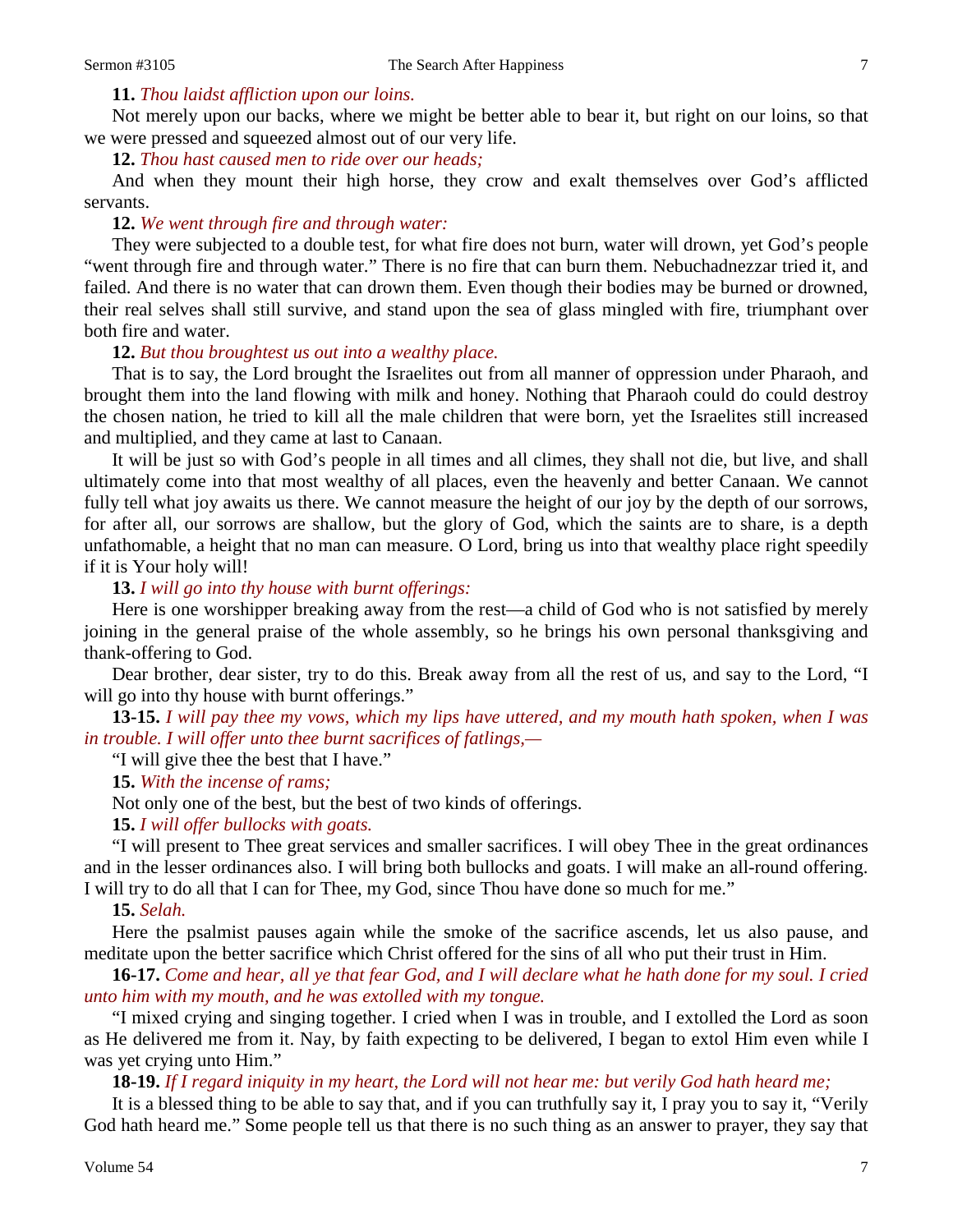it is a piece of superstition on our part. Well, I believe that I am as honest a man as anyone who denies the power of prayer, and I can truthfully say, "God hath heard me." There are scores of us—there are hundreds of us—there are thousands of us who can stand in the witness box, and each one of us can say, "Verily God hath heard me." If our testimony is not accepted by unbelieving men, we cannot help that. We know what we know, and we know that God has heard and answered our prayers again and again.

**19-20.** *He hath attended to the voice of my prayer. Blessed be God, which hath not turned away my prayer, nor his mercy from me.*

### **ROMANS Chapter 8. Verse 1.** *There is therefore now no condemnation to them which are in Christ Jesus, who walk not after the flesh, but after the Spirit.*

My hearers, we are each of us, by nature, under the condemnation of God. We are not only subject to condemnation, but we are condemned already, and on account of sin, there is judgment recorded in God's book against every one of us, considered in our fallen state. But if we "are in Christ Jesus," if we are made partakers of Jesus, if we have hidden ourselves in the cleft of the rock, Christ, and if our trust is solely in Him, oh, precious thought, "there is therefore now no condemnation" for us! It is blotted out. The old judgment that was recorded against us is now erased, and in God's book of remembrance there is not to be found a single condemnatory syllable, nor one word of anger written against any believer in Christ Jesus. Glorious freedom from condemnation!

How may I know whether I have been thus set free? This is the question that should enter into each of our hearts. The answer is, "Who walk not after the flesh, but after the Spirit." My hearers, after which of these are you and I walking? Are we following the flesh? Are we seeking to please ourselves—to indulge our bodies, to gratify our lusts, to satisfy our own inclinations? If so, we are not in Christ Jesus, for those who are in Christ Jesus "walk not after the flesh, but after the Spirit," and every one of you who is fleshly and carnal is not in Christ, but is still under condemnation.

## **2-3.** *For the law of the Spirit of life in Christ Jesus hath made me free from the law of sin and death. For what the law could not do, in that it was weak through the flesh, God sending his own Son in the likeness of sinful flesh, and for sin, condemned sin in the flesh:*

He did accomplish it. The law could not condemn sin so truly and so thoroughly as God did when He condemned sin in the person of Christ. O believer, let not your sins grieve you, however great or however tremendous they may have been, weep over them, but do not be distressed about them, for they have been condemned in Christ Jesus. They may have been enormous, but if you are in Him, Christ was punished for you, and God's justice asks not for a second punishment for one offense.

Christ offered once a complete atonement for all believers, and if I am a believer in Him, there is no possible fear of my ever being condemned. There cannot be, for Christ was condemned for me, my sins were laid upon His head, and in the awful moment when He sustained the stroke of His Father's vengeance, those sins ceased to be, and "there is therefore now no condemnation to them which are in Christ Jesus."

# **4.** *That the righteousness of the law might be fulfilled in us, who walk not after the flesh, but after the Spirit.*

Mark again, how Paul brings us to this as the great evidence of our being in Christ Jesus—the not walking after the flesh. Now, every man as he is born into the world, left to himself, is sure to "walk after the flesh." It is only the man who has the Spirit of God put into his soul, who has the heavenly gift from on high, who will "walk after the Spirit." It is not talking after the flesh, but it is walking after it, that condemns us, and it is not talking after the Spirit that will save us, it is walking after the Spirit that is the evidence of salvation, not talking, but walking.

How many of you are there who are talkatives, who can talk religion and give us as much as we like of it, but whose life and conversation are not such as become godliness? "Be not deceived; God is not mocked: for whatsoever a man sows, that shall he also reap." If you sow to the flesh, you "shall of the flesh reap corruption," but if you sow to the Spirit, you "shall of the Spirit reap life everlasting."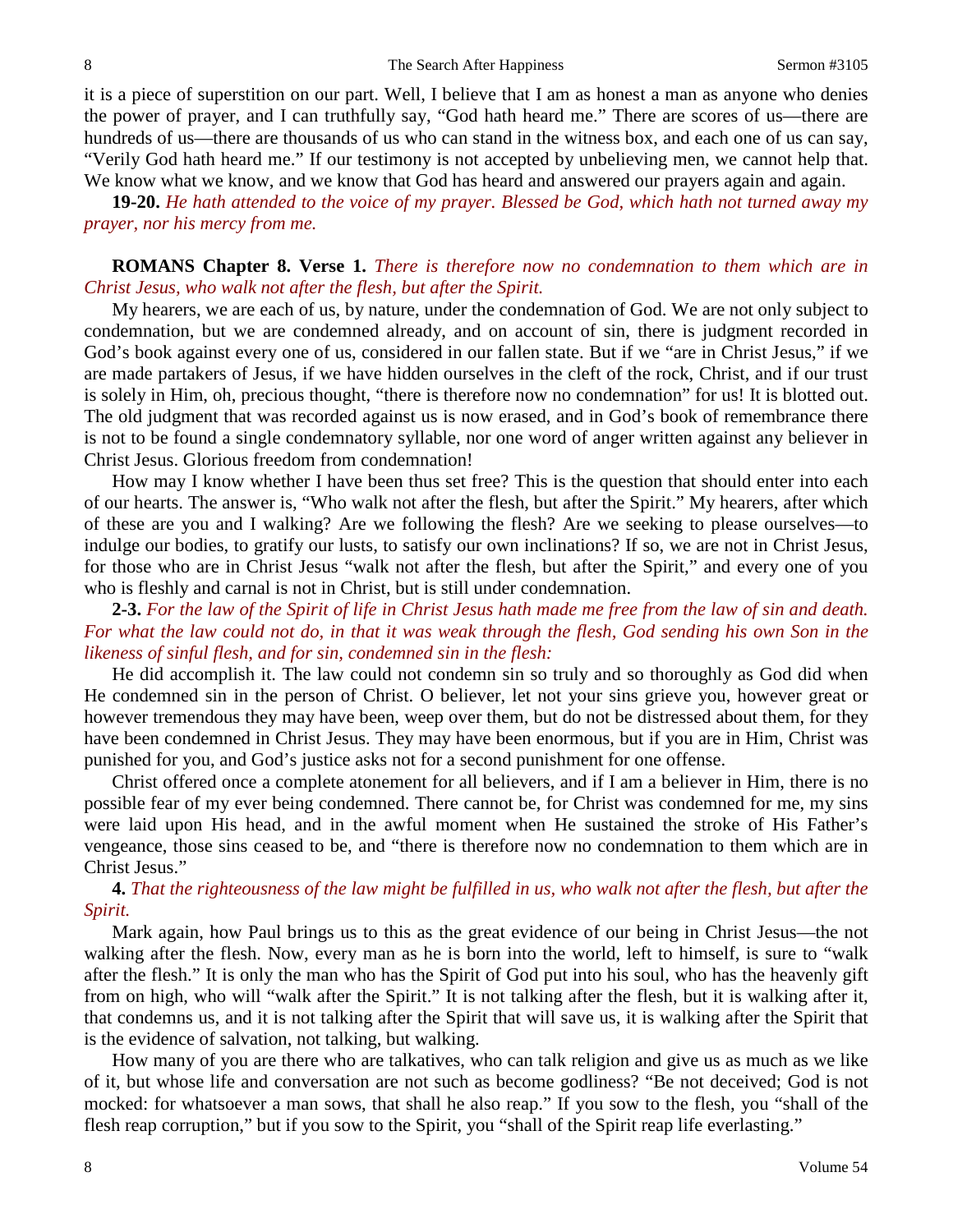# **5-7.** *For they that are after the flesh do mind the things of the flesh; but they that are after the Spirit the things of the Spirit. For to be carnally minded is death; but to be spiritually minded is life and peace. Because the carnal mind is enmity against God:*

That mind with which we are all born is enmity against God, and however much refined or polished a man may be, however amiable or polite, however he may shine amongst his fellow creatures, if he has not had a new heart and a right spirit, he is at "enmity against God," and he cannot enter heaven until there has been a divine change wrought in him.

Some of you suppose because you have never been guilty of any vice, because you have not indulged in any great transgression, that therefore you do not require the work of regeneration in your hearts. You will be mightily mistaken if you continue under that delusion until the last great day.

"For to be carnally minded," even though that carnal mind is in a body that is dressed in silks and satins, "To be carnally minded is death," even though it is whitewashed till it looks like a spiritual one. "To be carnally minded," even though you sow the carnal mind with a few good garden seeds of the flowers of morality, will still be nothing but damnation to you at the last. "To be carnally minded is death," only "to be spiritually minded is life and peace. Because the carnal mind is enmity against God."

#### **7.** *For it is not subject to the law of God, neither indeed can be.*

The opponents of the free grace Gospel, which it is our delight to preach, assert that men can be saved if they will, and that men most certainly can repent, can believe, can come to God of their own free will, and that it is not through any defect in any powers that they have if they are not saved.

Now, we are not over prone to controvert that point, but at the same time, we do not understand the meaning of this verse if what they say is correct. It says here, "The carnal mind is not subject to the law of God, neither indeed can be." Some say that men could repent if it were their inclination. Exactly so, but that is what we assert—that it never will be and never can be their inclination, except they are constrained to do so by the grace of God.

Rowland Hill uses a very singular and odd metaphor in his "Village Dialogues." Two parties are speaking together on this subject and one of them, pointing to the cat sitting on the hearth says, "Do you see that cat? She sits there, and licks her paws, and washes herself clean." "I see that," said the other. "Well," said the first speaker, "did you ever hear of one of the hogs taken out of the sty that did so?" "No," he said. "But he could if he liked," said the other. Ah, verily, he could if he liked, but it is not according to his nature, and you never saw such a thing done, and until you have changed the swine's nature, he cannot perform such a good action, and God's Word says the same of man.

We do not care about fifty thousand aphorisms, or syllogisms, or anything else, God's Word against man's any day. Jesus said, "No man can come to me, except the Father which hath sent me draw him." "The carnal mind is enmity against God." Men cannot come to Jesus, unless the Father draws them to Him.

We assert that from first to last, the work of salvation is all of grace, and we are not afraid of any licentious tendency of that doctrine, or anything of the kind. God's Word, in all its simplicity, must be preached, and we leave Him to take care of His own truth. Blessed be God, this humbling truth is of far more use than the other doctrine, which puffs men up with pride, telling them that they can perform what most assuredly they cannot do. "It is not subject to the law of God, neither indeed can be."

**8.** *So then they that are in the flesh cannot please God.*

No man "in the flesh" can please God. Oh, what a sword this is—a sharp two-edged sword against many of you, my friends! Some of you who regularly attend this house of prayer, and others of you who stray in here in the evening, you "are in the flesh" and you "cannot please God."

Perhaps you have been attempting to do it. You have said, "I will attend the house of prayer regularly." You cannot please God by doing that, as long as you are "in the flesh." You may be as moral as you please, and we beseech you so to be, but unless you have the Spirit of God, unless you are really changed in heart, and made new creatures in Christ Jesus, all that you can do, as long as you are "in the flesh, cannot please God."